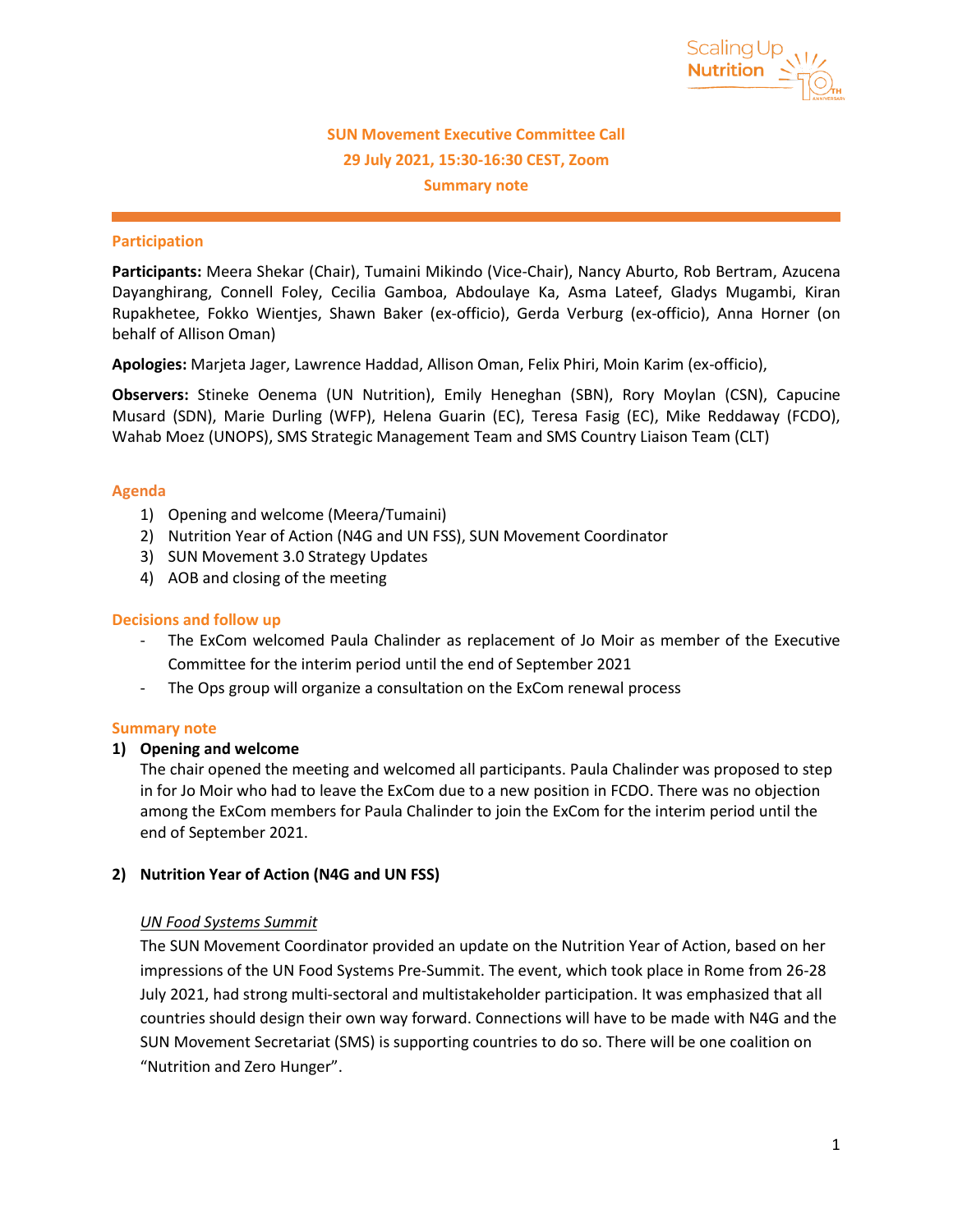

In the discussion other ExCom members raised questions about accountability mechanisms (such as the Global Nutrition Report for N4G), the role and participation of indigenous people, and the participation of the private sector. It was flagged that SUN could consider joining one of the new global coalitions emerging from the UN FSS to add a nutrition perspective. The ExCom raised the need for strong positioning of nutrition and the size and composition of the new coalitions. Lack of clarity on resources for the coalitions are a concern.

Representatives from SUN countries raised that they have had very positive experiences based on their national and regional food system dialogues where concrete proposals have been made for their pathways for transformation. The preparations for the UN Food Systems Summit have provided opportunities for cross-learning and new insights on how foods systems and nutrition can be integrated. The food system dialogues have also provided an opportunity to discuss nutrition policy and multi-stakeholder strategic plans to address the triple burden of malnutrition. In Kenya an MP caucus was formed and is ready to champion nutrition.

## *Nutrition for Growth*

The N4G will take place 7 and 8 December 2021 and the N4G advisory group is now meeting monthly. A virtual secretariat is meeting every two weeks. ExCom members are requested to share information about commitments being made by every stakeholder group and countries. GNR is helping with the accountability and registration. Work is being done to reinvigorate the working groups. A call for side events is coming which can start around December.

Countries flagged that UNFSS can help Member States to take a stand on nutrition but asked for help on the development of commitments particularly as financial commitments have become more challenging due to COVID. In Francophone Africa, Action Contre la Faim (ACF) and the SMS supported the organisation of a two-day workshop on N4G emphasizing the importance of considering the context. Countries requested to be informed early in the process as the development of strategic commitments take time. The GNR commitment guide, to support countries making smart nutrition commitments, will be shared as soon as it is available.

## **3) SUN Movement 3.0 Strategy Updates**

The Ops Group presented their ongoing work and their way forward [\(Presentation\)](https://scalingupnutrition.sharepoint.com/:b:/s/public55/EULyT0hgN15CjnhWDrYJnRkBeOp7VMgqPHGd5262Ip5IJg?e=TInj7x).

The ExCom asked which and how many Lead Group members would be engaged and asked about the ExCom nomination process, and the double hatting approach. It is proposed that Ops Group Chairs act as non-voting members of a temporary ExCom Transition Committee (ETC). Only the ETC Lead Group members will decide on the final proposal of the new Executive Committee that will be presented to the full Lead Group as per the new ExCom Terms of Reference and Rules of Procedure. The Terms of Reference for the ETC will be shared with the Lead Group Chair for her approval.

The Ops Group will share the guidance document and the proposed Terms of Reference of the ETC for consultation with the Executive Committee and will hold a consultation meeting for those who